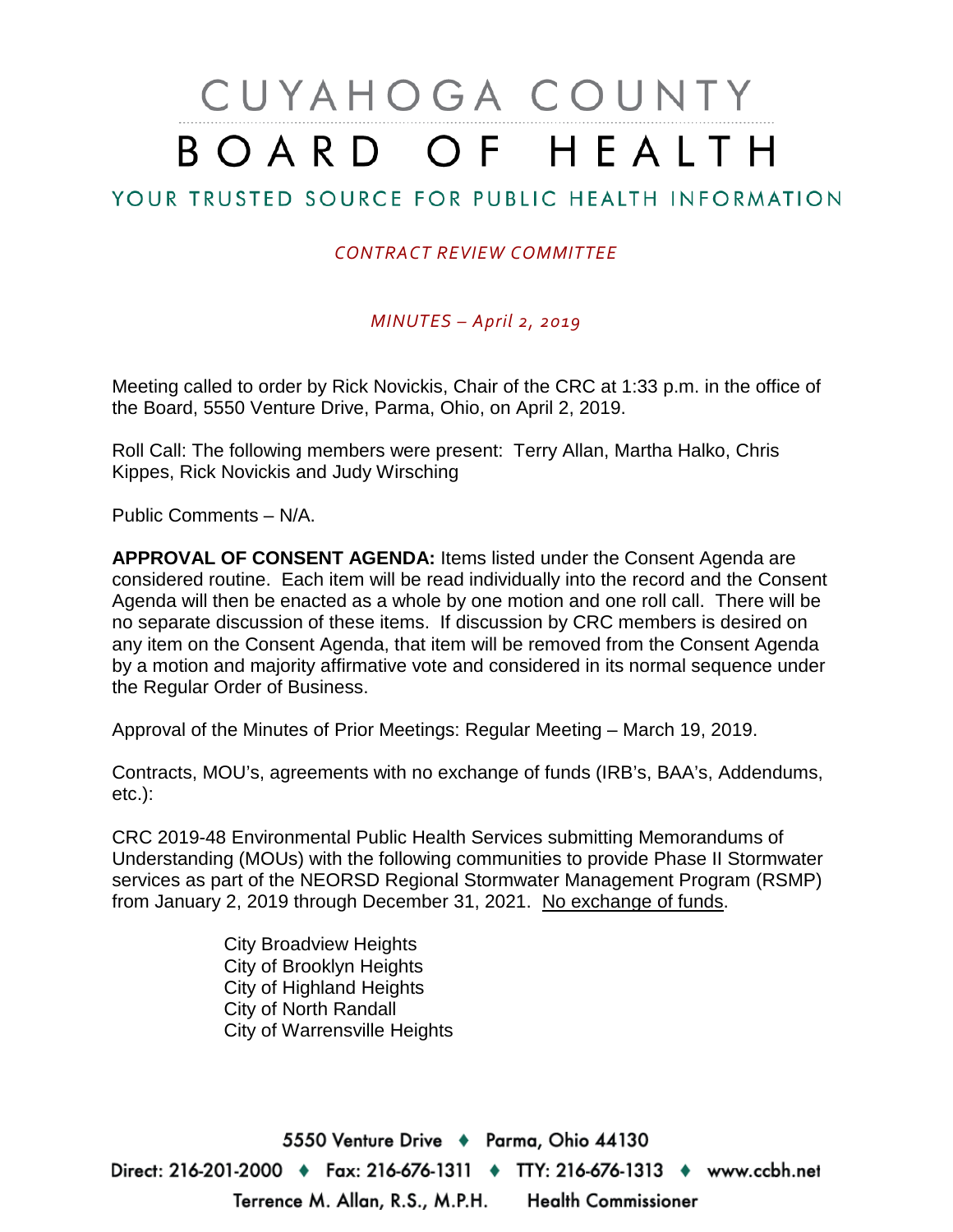CRC 2019-49 Environmental Public Health Services submitting an amendment to the contract (CRC 2019-9) with The Alcohol, Drug Addiction and Mental Health Services Board under the ACE's grant to agree to modify the original agreement, Section 3 (d), Exhibit A and Exhibit F, all other terms and conditions set forth shall remain the same.

CRC 2019-50 Environmental Public Health Services submitting a Memorandum of Understanding (MOU) with the Berea City School District to participate in a pilot project to reduce the effects of Adverse Childhood Experiences on substance abuse using the protective environmental of the schools and creating innovative community partnerships from December 1, 2018 through September 30, 2019. No exchange of Funds.

It was moved by Chris Kippes, seconded by Judy Wirsching, that the consent agenda, including the minutes of the March 19, 2019 CRC meetings be approved.

The Secretary called the roll:

Ayes: Terry Allan, Martha Halko, Chris Kippes, Rick Novickis and Judy Wirsching

#### **CONTRACTS AND AWARDS:**

Tabled Items

CRC 2018-100 7208 Broadview Rd. Parma, Ohio 44134

No Action at this time.

CRC 2018-123 7454 Bronson Rd. Olmsted Township, Ohio 44138

No Action at this time.

CRC 2018-160 27912 Pergl Rd. Solon, Ohio 44139

No Action at this time.

CRC 2018-161 27605 Pergl Rd. Glenwillow, Ohio 44139

No Action at this time.

5550 Venture Drive + Parma, Ohio 44130 Direct: 216-201-2000 ♦ Fax: 216-676-1311 ♦ TTY: 216-676-1313 ♦ www.ccbh.net Terrence M. Allan, R.S., M.P.H. **Health Commissioner**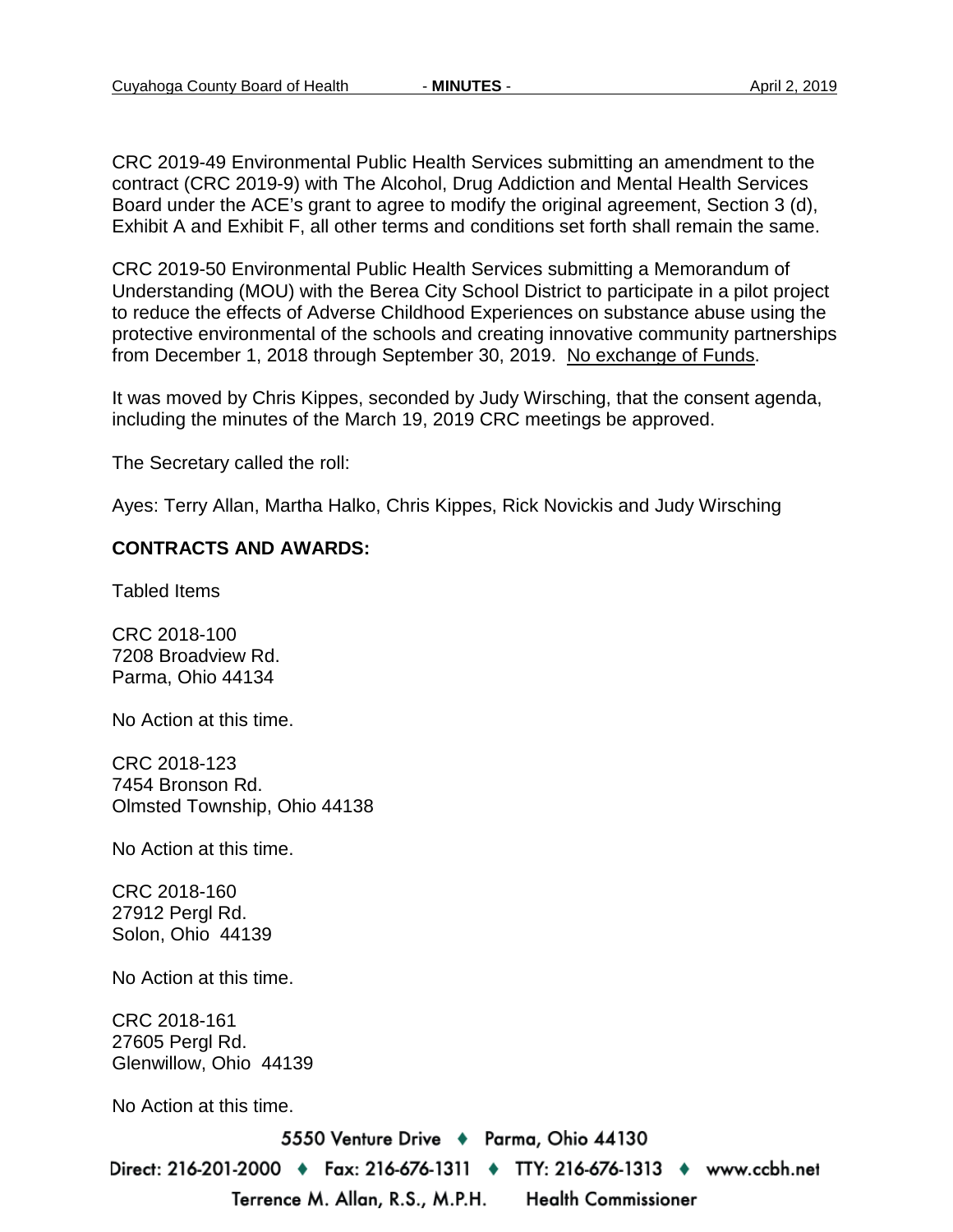CRC 2018-162 6845 Richmond Rd. Glenwillow, Ohio 44139

No Action at this time.

New Items For Review

Bid/Quote Openings ≥ \$25,000.00

Lead Program Bid Openings Presented by: Stephanie McConoughey

It was moved by Rick Novickis, seconded by Martha Halko that the following quote (CRC 2019-60) for 2050 – 2052 Lewis Dr., Lakewood, Ohio 44107 be accepted as the lowest and best, and that a recommendation that a contract be awarded to Green Home Solutions in the amount of \$28,350.00 be submitted to the Board for approval (ref. enclosed).

The Secretary called the roll:

Ayes: Terry Allan, Martha Halko, Chris Kippes, Rick Novickis and Judy Wirsching

Bid/Quote Openings < \$25,000.00

It was moved by Terry Allan, seconded by Rick Novickis that the following quote (CRC 2019-51) for 1741 Coit Ave., East Cleveland, Ohio 44112 be accepted as the lowest and best, and a contract be awarded to Paragon CMS in the amount of \$19,450.00 (ref. enclosed).

The Secretary called the roll:

Ayes: Terry Allan, Martha Halko, Chris Kippes, Rick Novickis and Judy Wirsching

It was moved by Martha Halko, seconded by Judy Wirsching that the following quote (CRC 2019-52) for 1882-1884 Hastings, East Cleveland, Ohio 44112 be accepted as the lowest and best, and a contract be awarded to American Builders & Applicators in the amount of \$20,805.00 (ref. enclosed).

The Secretary called the roll:

Ayes: Terry Allan, Martha Halko, Chris Kippes, Rick Novickis and Judy Wirsching

It was moved by Terry Allan, seconded by Chris Kippes that the following quote (CRC

5550 Venture Drive + Parma, Ohio 44130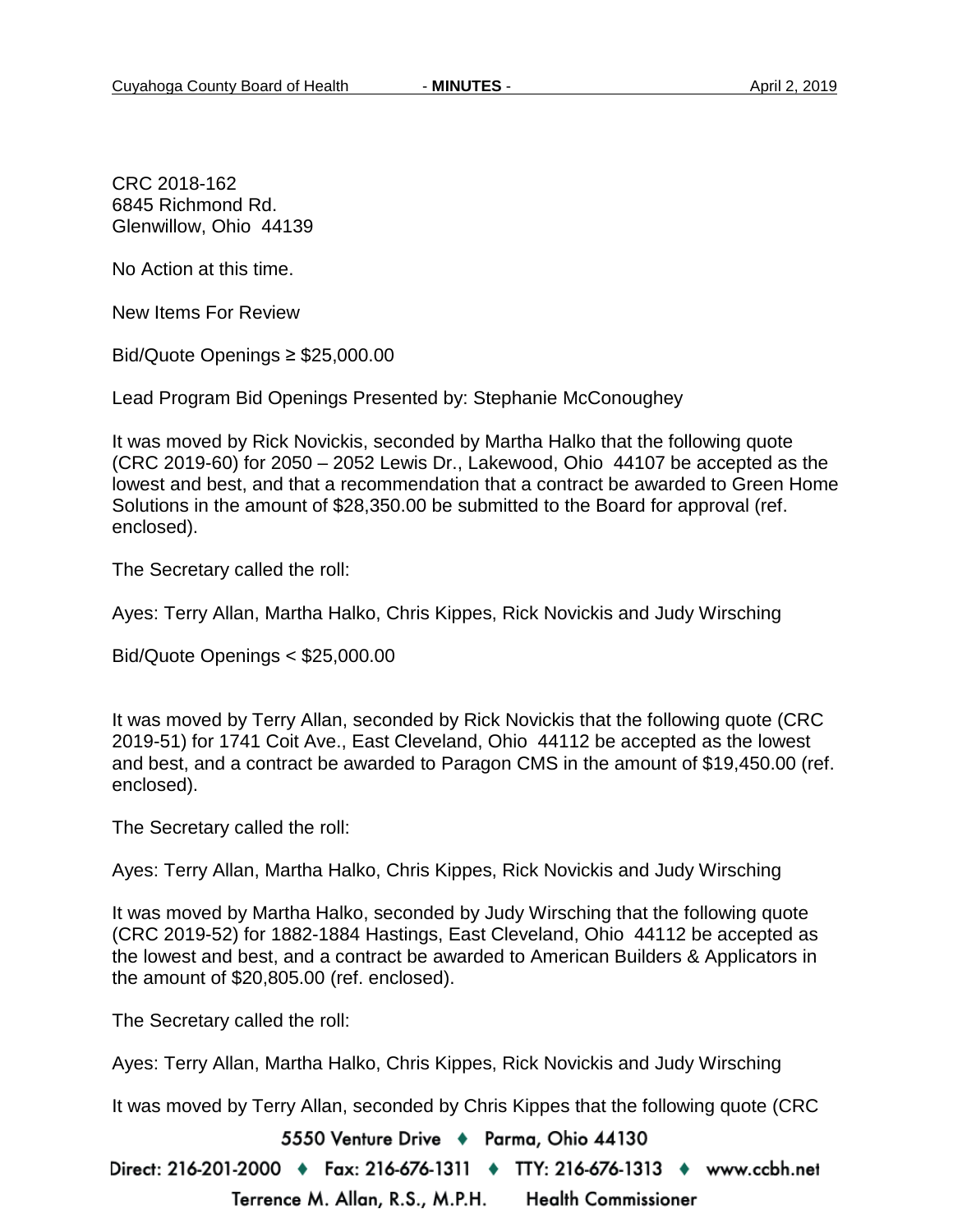2019-53) for 24650 Hawthorne Dr., Euclid, Ohio 44117 be accepted as the lowest and best, and a contract be awarded to Green Home Solutions in the amount of \$16,350.00 (ref. enclosed).

The Secretary called the roll:

Ayes: Terry Allan, Martha Halko, Chris Kippes, Rick Novickis and Judy Wirsching

It was moved by Judy Wirsching, seconded by Martha Halko that the following quote (CRC 2019-54) for 9701 Sladden (Up & Down), Garfield Heights., Ohio 44125 be accepted as the lowest and best, and a contract be awarded to CB Mullins Construction Company in the amount of \$9,575.00 (ref. enclosed).

The Secretary called the roll:

Ayes: Terry Allan, Martha Halko, Chris Kippes, Rick Novickis and Judy Wirsching

It was moved by Judy Wirsching, seconded by Rick Novickis that the following quote (CRC 2019-55) for 10912 Elmwood, Garfield Heights, Ohio 44125 be accepted as the lowest and best, and a contract be awarded to American Builders & Applicators in the amount of \$13,500.00 (ref. enclosed).

The Secretary called the roll:

Ayes: Terry Allan, Martha Halko, Chris Kippes, Rick Novickis and Judy Wirsching

It was moved by Terry Allan, seconded by Chris Kippes that the following quote (CRC 2019-56) for 12304 Oak Park Blvd., Garfield Heights, Ohio 44125 be accepted as the lowest and best, and a contract be awarded to American Builders & Applicators in the amount of \$6,420.00 (ref. enclosed).

The Secretary called the roll:

Ayes: Terry Allan, Martha Halko, Chris Kippes, Rick Novickis and Judy Wirsching

It was moved by Martha Halko, seconded by Terry Allan that the following quote (CRC 2019-57) for 11424 Bradwell, Garfield Heights, Ohio 44125 be accepted as the lowest and best, and a contract be awarded to American Builders & Applicators in the amount of \$6,800.00 (ref. enclosed).

The Secretary called the roll:

Ayes: Terry Allan, Martha Halko, Chris Kippes, Rick Novickis and Judy Wirsching

It was moved by Judy Wirsching, seconded by Rick Novickis that the following quote

5550 Venture Drive + Parma, Ohio 44130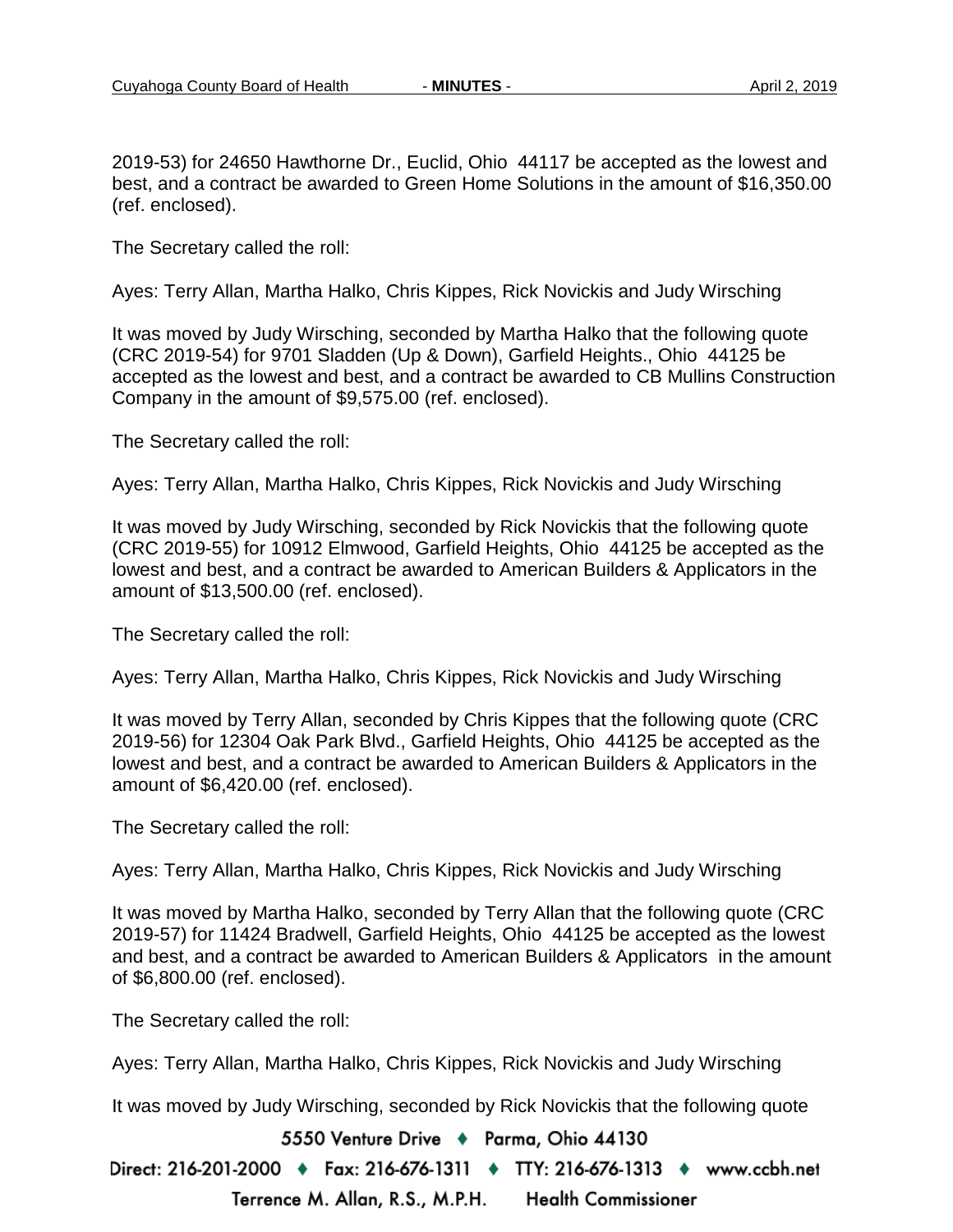(CRC 2019-58) for 5042 Henry St., Garfield Heights, Ohio 44125 be accepted as the lowest and best, and a contract be awarded to American Builders & Applicators in the amount of \$6,100.00 (ref. enclosed).

The Secretary called the roll:

Ayes: Terry Allan, Martha Halko, Chris Kippes, Rick Novickis and Judy Wirsching

It was moved by Chris Kippes, seconded by Terry Allan that the following quote (CRC 2019-59) for 12821 McCracken Rd., Garfield Heights, Ohio 44125 be accepted as the lowest and best, and a contract be awarded to Green Home Solutions in the amount of \$4,950.00 (ref. enclosed).

The Secretary called the roll:

Ayes: Terry Allan, Martha Halko, Chris Kippes, Rick Novickis and Judy Wirsching

It was moved by Judy Wirsching, seconded by Terry Allan that the following quote (CRC 2019-61) for 18114 Scottsdale, Shaker Heights, Ohio 44120 be accepted as the lowest and best, and a contract be awarded to Paragon CMS in the amount of \$17,275.00 (ref. enclosed).

The Secretary called the roll:

Ayes: Terry Allan, Martha Halko, Chris Kippes, Rick Novickis and Judy Wirsching

It was moved by Martha Halko, seconded by Rick Novickis that the following quote (CRC 2019-62) for 4430 Tamalga Dr., South Euclid, Ohio 44121 be accepted as the lowest and best, and a contract be awarded to Green Home Solutions in the amount of \$4,800.00 (ref. enclosed).

The Secretary called the roll:

Ayes: Terry Allan, Martha Halko, Chris Kippes, Rick Novickis and Judy Wirsching

Expenditures: Contracts up to \$25,000.00

It was moved by Chris Kippes, seconded by Judy Wirsching that the amendment (CRC 2019-63) to the contract (CRC 2018-101) with KMU Residential LLC under the Water Pollution Control Loan Fund grant to increase the amount to be paid to KMU Residential from \$5,590.00 to \$7,090.00 be approved.

Presented by: Domenica McClintock

Purpose: To complete additional work found during project completion.

5550 Venture Drive + Parma, Ohio 44130 Direct: 216-201-2000 ♦ Fax: 216-676-1311 ♦ TTY: 216-676-1313 ♦ www.ccbh.net Terrence M. Allan, R.S., M.P.H. **Health Commissioner**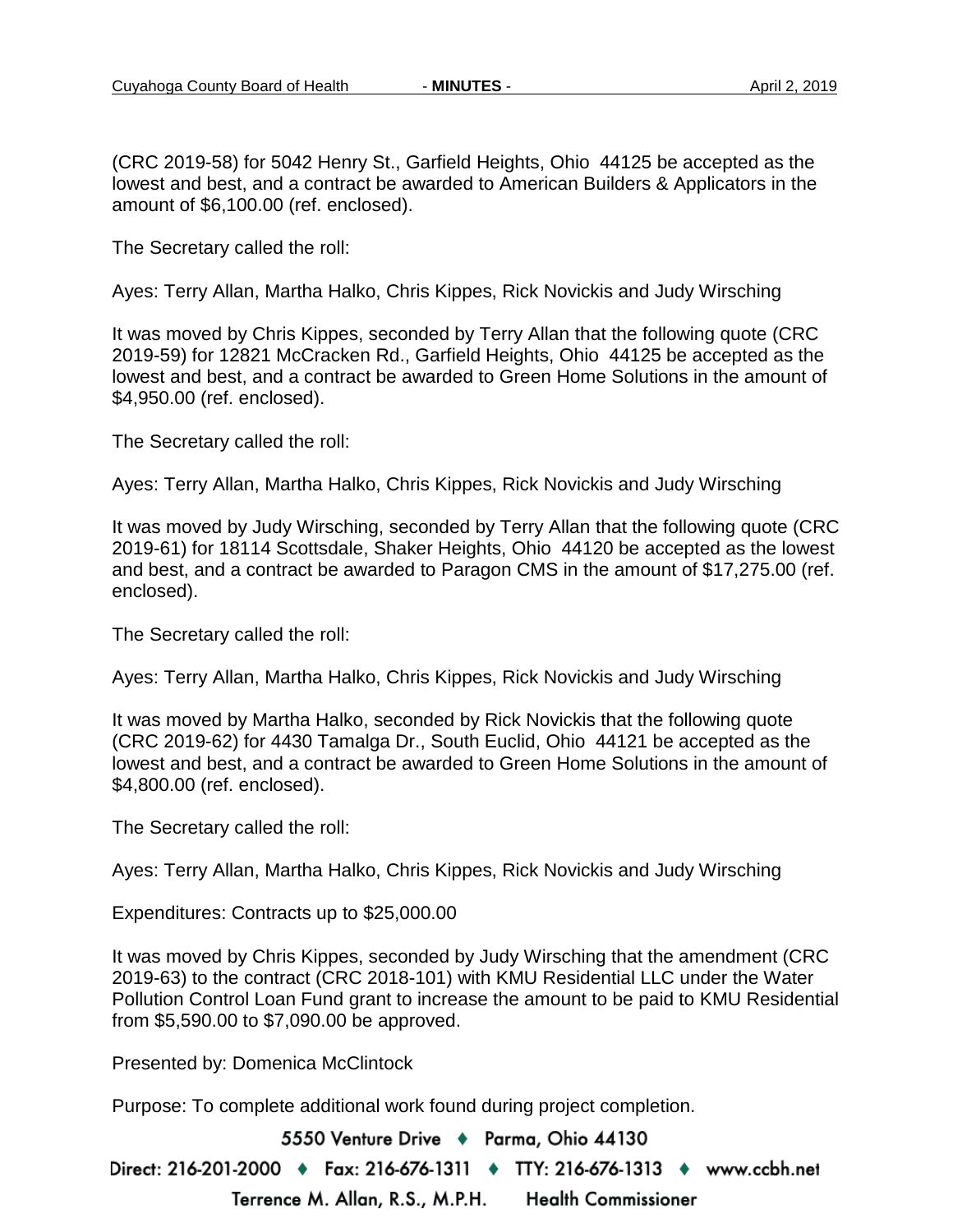Funding Source: 100% reimbursable through the WPCLF grant The Secretary called the roll:

Ayes: Terry Allan, Martha Halko, Chris Kippes, Rick Novickis and Judy Wirsching

It was moved by Terry Allan, seconded by Martha Halko that the addendum (CRC 2019-64) to the contract (2018-116 & 2015-151 & 2019-4) with Heidi Harris, MSN, CNP to increase the amount paid to Heidi Harris from \$11,000.00 to \$12,000.00 be approved.

Presented by: Andrew Heffron

Purpose: To serve as the Certified Nurse Practitioner for the Cuyahoga County Board of Health Family Planning Clinic.

Funding Source: 100% reimbursable through the FY2019 RHW grant

The Secretary called the roll:

Ayes: Terry Allan, Martha Halko, Chris Kippes, Rick Novickis and Judy Wirsching

It was moved by Chris Kippes, seconded by Judy Wirsching that the contract (CRC 2019-65) with Lamar Advertising under the Racial and Ethnic Approaches to Community Health (REACH) grant from May 5, 2019 through August 24, 2019 in the amount of \$13,760.00 be approved.

Presented by: Nichelle Shaw

Purpose: To provide production and advertising to support 2019 REACH activities.

Funding Source: 100% reimbursable through the FY2019 REACH grant

The Secretary called the roll:

Ayes: Terry Allan, Martha Halko, Chris Kippes, Rick Novickis and Judy Wirsching

It was moved by Terry Allan, seconded by Martha Halko that the addendum (CRC 2019-66) to the contract with Navicure Inc. dba Waystar Health to revise the access use of the products and services provided by Waystar Health and revise the amount to be paid be approved. Fees to be paid to Waystar Health are at the following rates:

> Implementation fee \$250.00 (one time) Enrollment fee per Provider \$60.00 (one time) Annual fee \$250.00

> > 5550 Venture Drive + Parma, Ohio 44130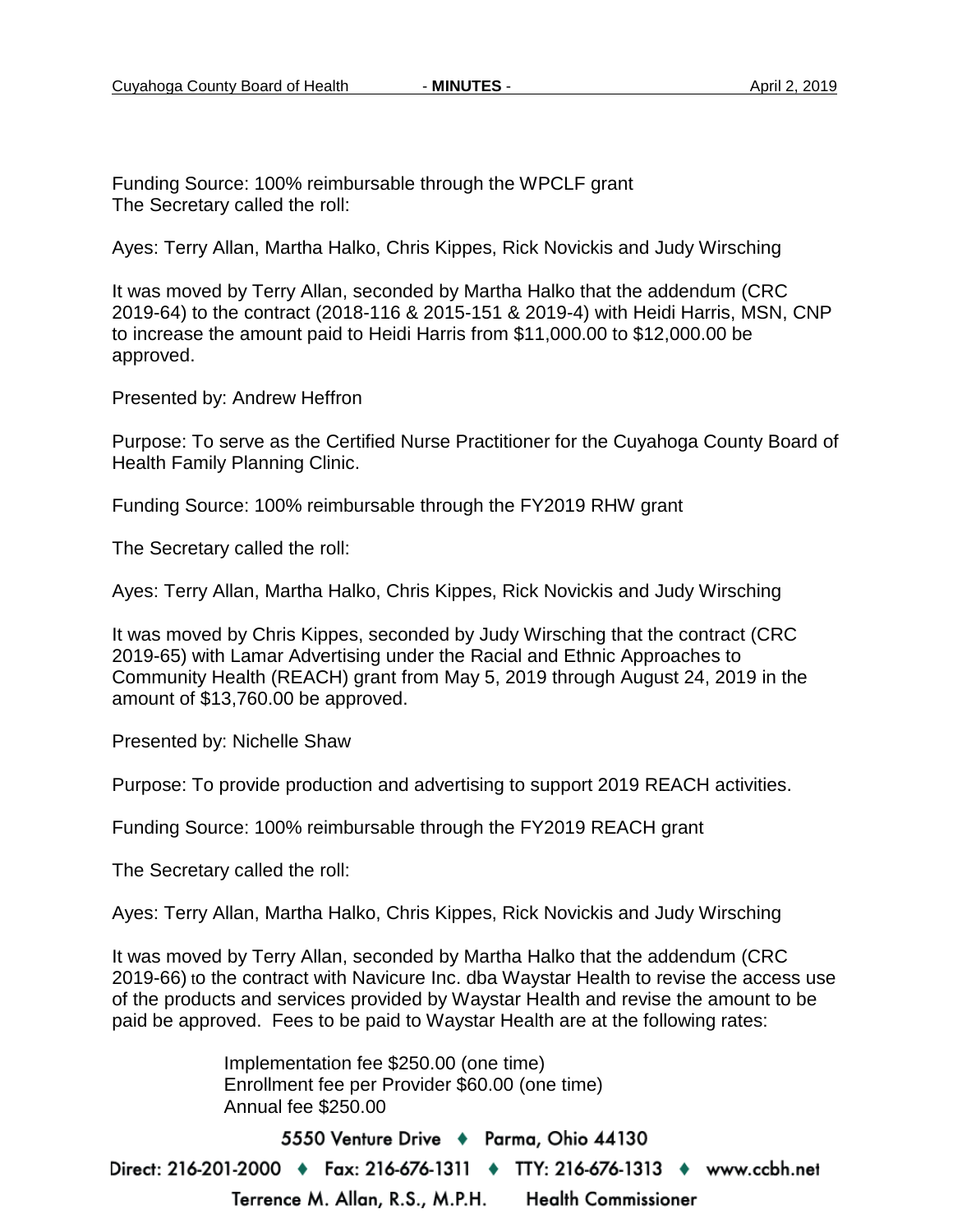Monthly fee \$129.00 Paper claim processing is at a rate of \$0.53 + \$0.25 per additional page (if necessary)

Presented by: Judy Wirsching

Purpose: To provide claims management services as the Clearinghouse for CCBH medical billing activity.

Funding Source: 100% funded through CCBH General Revenue

The Secretary called the roll:

Ayes: Terry Allan, Martha Halko, Chris Kippes, Rick Novickis and Judy Wirsching

Revenue Generating Agreements up to \$25,000.00

It was moved by Judy Wirsching, seconded by Rick Novickis that the Stormwater Service Agreement (CRC 2019-67) with the City of Broadview Heights from January 2, 2019 through December 31, 2021 in the amount of \$5,244.00 be approved.

Purpose: Implementation of the Minimum Control Measures (MCM) #3: Illicit Discharge Detection and Elimination (IDDE) programming and MCM #6: Pollution Prevention/Good Housekeeping for Municipal Operations.

The Secretary called the roll:

Ayes: Terry Allan, Martha Halko, Chris Kippes, Rick Novickis and Judy Wirsching

Contract Rescissions

None

Other Business

It was moved by Martha Halko, seconded by Judy Wirsching that the correction to CRC 2018-142 - Agreement with the Association of Ohio Health Commissioners (AOHC) to change the amount from \$5,500.00 to \$5,335.00 be approved.

The Secretary called the roll:

Ayes: Terry Allan, Martha Halko, Chris Kippes, Rick Novickis and Judy Wirsching

Public Comment – N/A.

5550 Venture Drive + Parma, Ohio 44130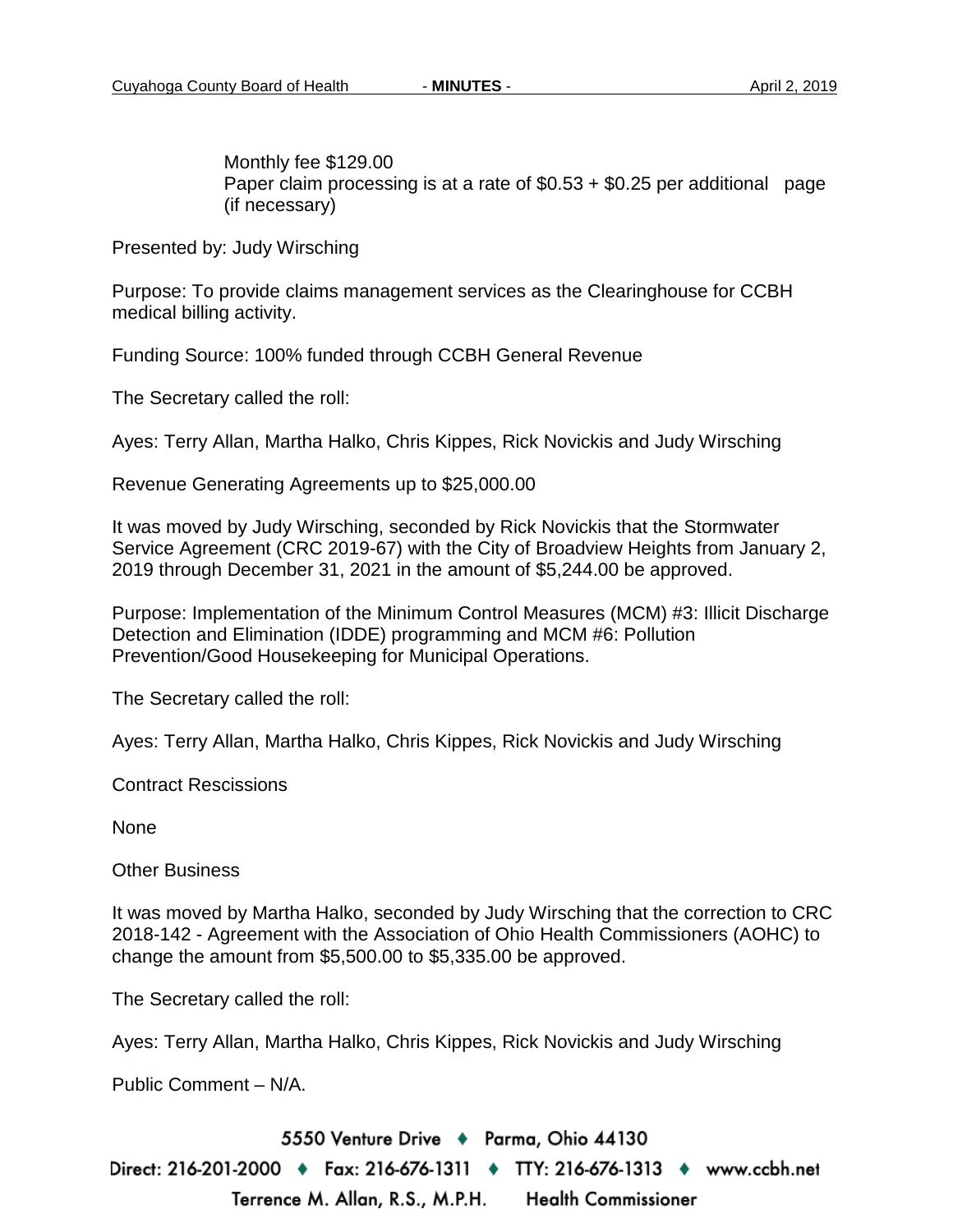- MINUTES -

Thereupon, it was moved by Chris Kippes, seconded by Martha Halko, that the following Motion be adopted:

BE IT RESOLVED that the meeting be adjourned at 2:18 p.m.

The Secretary called the roll:

Ayes: Terry Allan, Martha Halko, Chris Kippes, Rick Novickis and Judy Wirsching

Committee Chair

Clerk

5550 Venture Drive + Parma, Ohio 44130 Direct: 216-201-2000 • Fax: 216-676-1311 • TTY: 216-676-1313 • www.ccbh.net Terrence M. Allan, R.S., M.P.H. **Health Commissioner**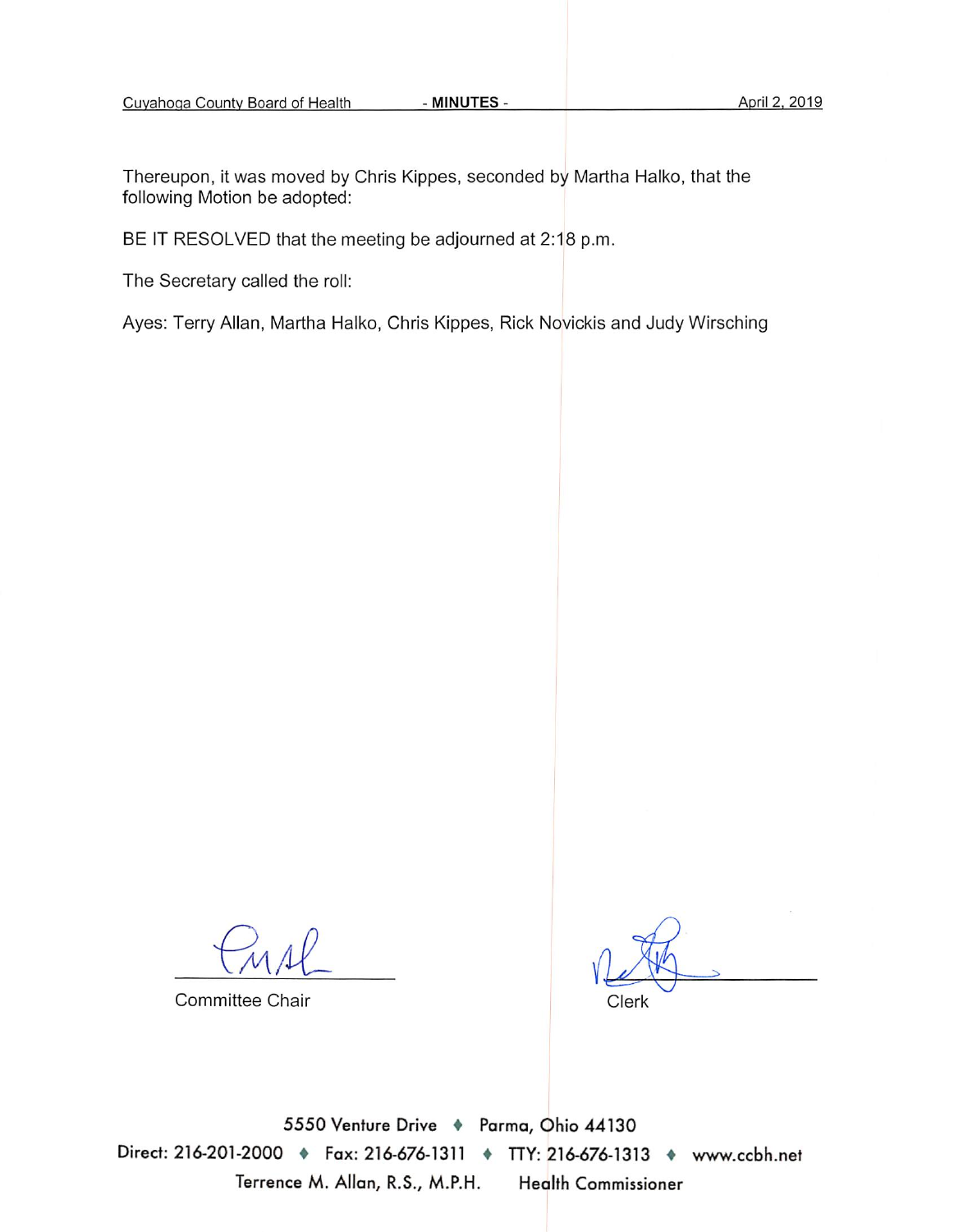## **QUOTE RESULTS**

#### **Project Address**

| Name:          | Paw Htoo                             |
|----------------|--------------------------------------|
| Address:       | 2050-2052 Lewis Dr.                  |
|                | City, State, Zip: Lakewood, OH 44107 |
| <b>CRC No:</b> | CRC 2019-60                          |

**The following quotes were received and opened:**

| <b>NAME OF CONTRACTOR</b>       | <b>QUOTE</b> | <b>LEAD</b>     | HН         | <b>MATCH</b> |
|---------------------------------|--------------|-----------------|------------|--------------|
| American Builders & Applicators | \$29,625     | \$27,195        | \$2,430    | \$7,195      |
| <b>CB Mullins</b>               | \$35,045     | \$33,085        | \$1,960    | \$13,085     |
| <b>Green Home Solutions</b>     | \$28,350     | \$26,800        | \$1,550    | \$6,800      |
| <b>MCM</b>                      | \$31,985     | \$29,195        | \$2,790    | \$9,195      |
| Paragon CMS                     | \$35,731     | \$32,981        | \$2,750    | \$12,981     |
|                                 |              |                 |            |              |
|                                 |              |                 |            |              |
|                                 |              |                 |            |              |
|                                 |              |                 |            |              |
| <b>ESTIMATE:</b>                | \$29,145.00  | 26,395.00<br>\$ | \$2,750.00 |              |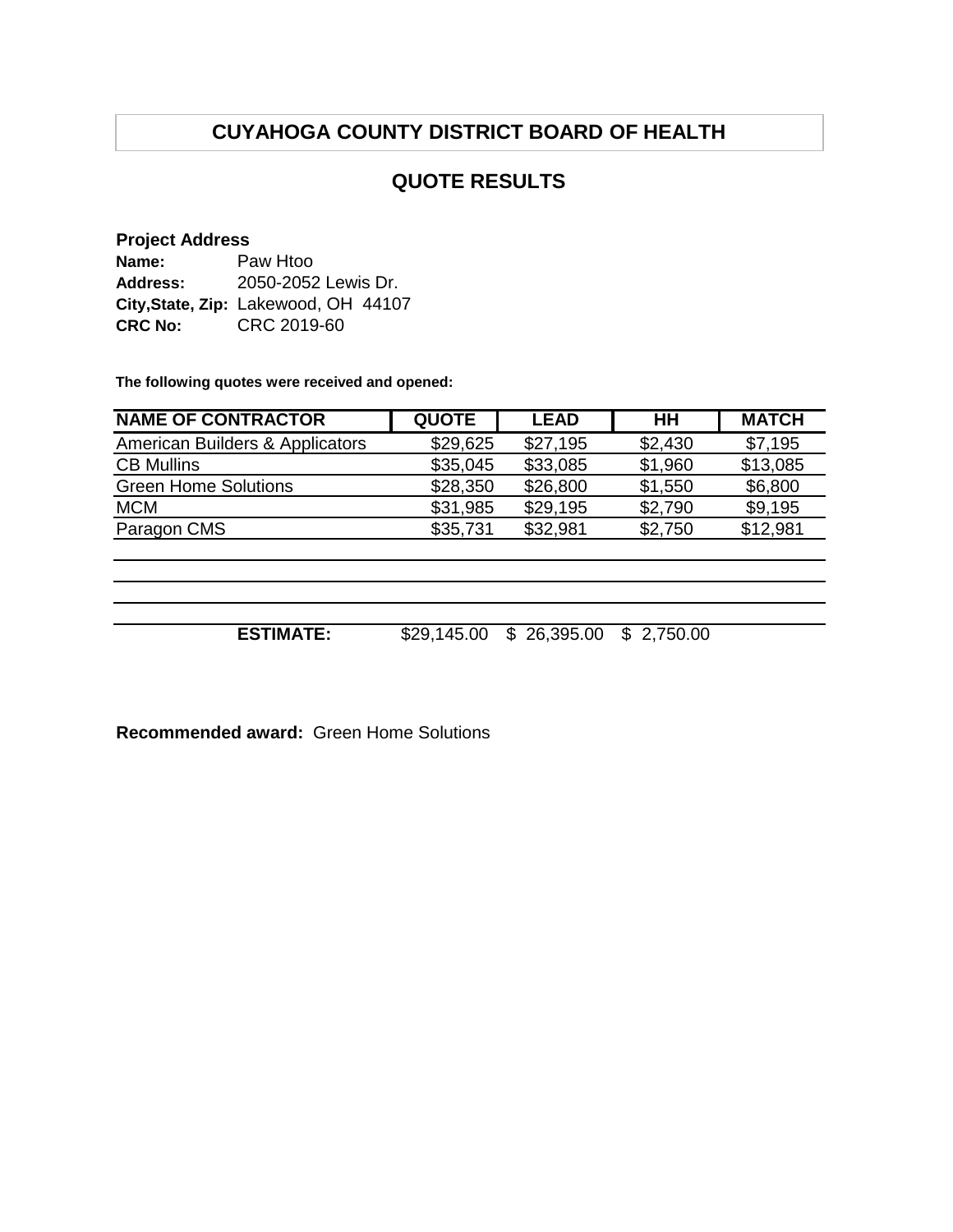## **QUOTE RESULTS**

#### **Project Address**

**Name: Address: City,State, Zip:** East Cleveland, OH 44112 **CRC No:** CRC 2019-51 Deidra Miller 1741 Coit Ave.

**The following quotes were received and opened:**

| <b>NAME OF CONTRACTOR</b> | <b>QUOTE</b> | <b>LEAD</b> | HН      | <b>MATCH</b> |
|---------------------------|--------------|-------------|---------|--------------|
| Allenbey                  | \$23,900     | \$22,860    | \$1,040 | \$12,860     |
| <b>American Builders</b>  | \$30,300     | \$28,950    | \$1,350 | \$18,950     |
| <b>CB Mullins</b>         | \$22,650     | \$21,500    | \$1,150 | \$11,500     |
| Paragon                   | \$19,450     | \$18,445    | \$1,005 | \$8,445      |

**ESTIMATE:** \$20,415.00 \$ 19,175.00 \$ 1,240.00

**Recommended award:** Paragon CMS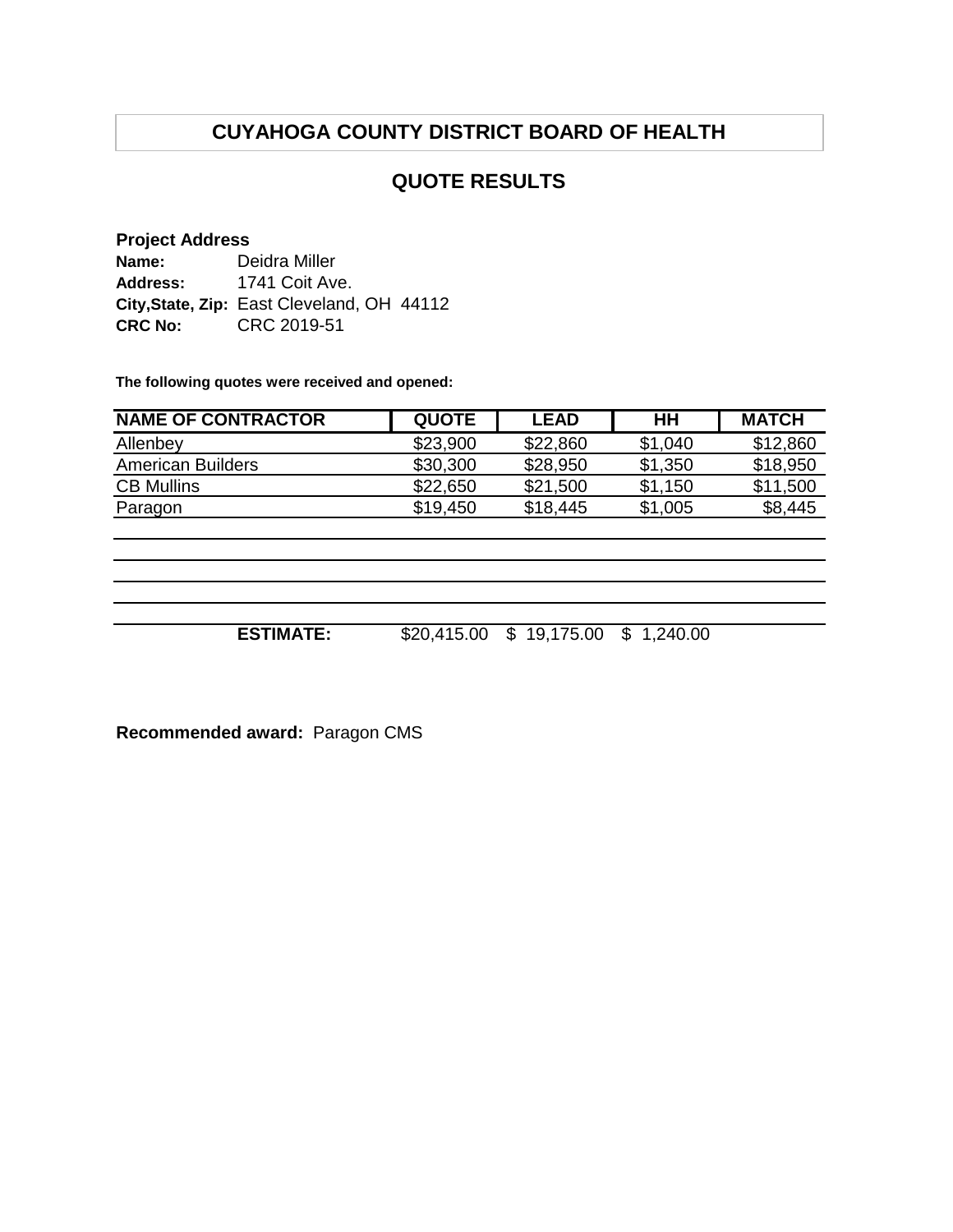## **QUOTE RESULTS**

#### **Project Address**

| Name:           | Art McKoy                                  |
|-----------------|--------------------------------------------|
| <b>Address:</b> | 1882-1884 Hastigns Ave.                    |
|                 | City, State, Zip: East Cleveland, OH 44112 |
| <b>CRC No:</b>  | CRC 2019-52                                |

**The following quotes were received and opened:**

| <b>NAME OF CONTRACTOR</b>   | <b>QUOTE</b> | <b>LEAD</b> | H          | <b>MATCH</b> |
|-----------------------------|--------------|-------------|------------|--------------|
| <b>American Builders</b>    | \$20,805     | \$18,205    | \$2,600    | \$500        |
| <b>CB Mullins</b>           | \$24,105     | \$21,700    | \$2,405    | \$1,700      |
| <b>Green Home Solutions</b> | \$22,250     | \$19,800    | \$2,450    | \$500        |
| <b>MCM</b>                  | \$23,480     | \$20,280    | \$3,200    | \$500        |
| Paragon                     | \$23,389     | \$20,249    | \$3,140    | \$500        |
|                             |              |             |            |              |
|                             |              |             |            |              |
|                             |              |             |            |              |
|                             |              |             |            |              |
| <b>ESTIMATE:</b>            | \$24,730.00  | \$21,240.00 | \$3,490.00 |              |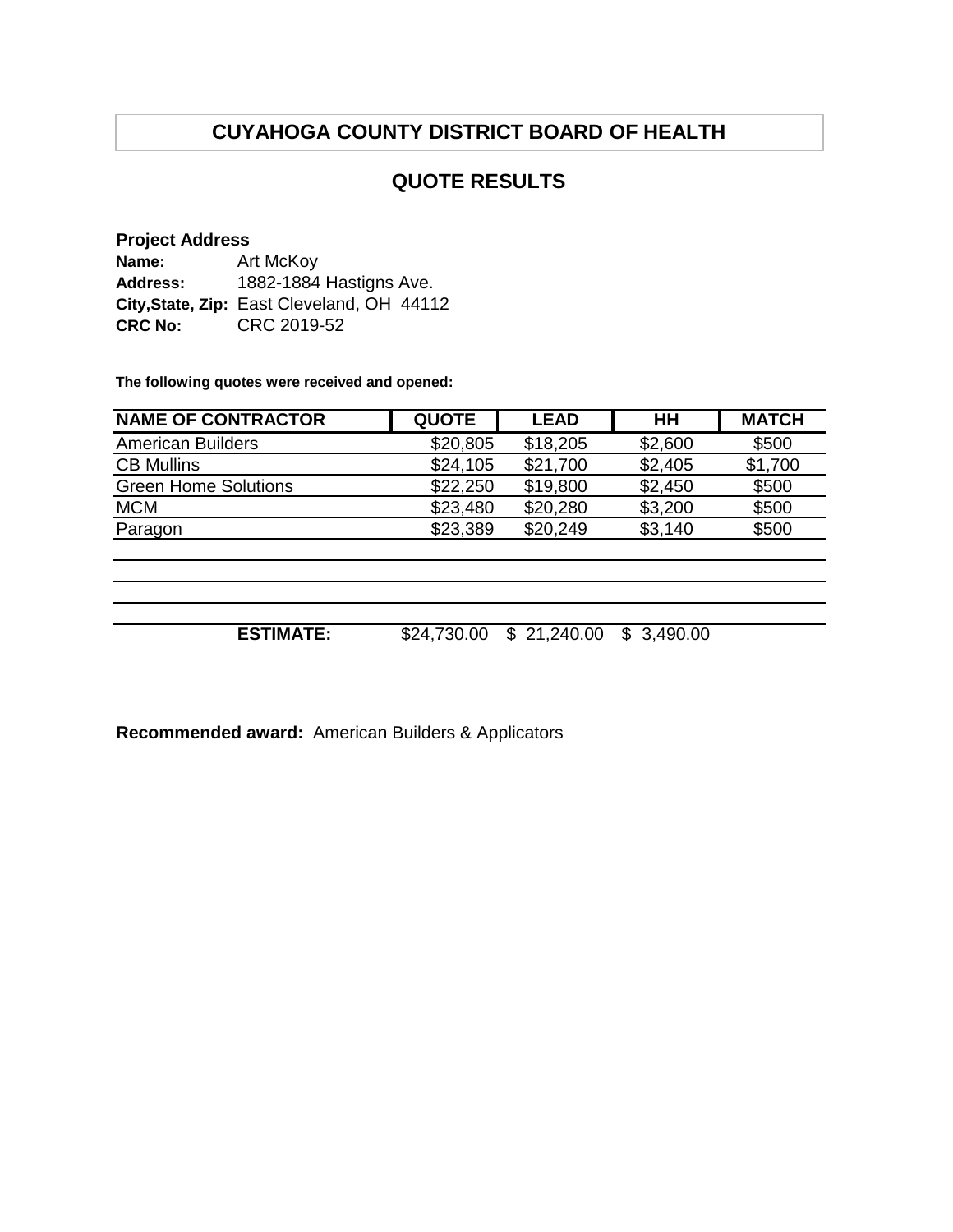## **QUOTE RESULTS**

#### **Project Address**

| Name:          | Aishia Coleman                     |
|----------------|------------------------------------|
| Address:       | 24650 Hawthorne Dr.                |
|                | City, State, Zip: Euclid, OH 44117 |
| <b>CRC No:</b> | CRC 2019-53                        |

**The following quotes were received and opened:**

| <b>NAME OF CONTRACTOR</b>       | <b>QUOTE</b> | <b>LEAD</b> | HН       | <b>MATCH</b> |
|---------------------------------|--------------|-------------|----------|--------------|
| Allenbey                        | \$19,900     | \$14,050    | \$5,850  | \$6,050      |
| American Builders & Applicators | \$25,700     | \$10,300    | \$13,400 | \$2,300      |
| <b>CB Mullins</b>               | \$19,190     | \$12,490    | \$6,700  | \$4,490      |
| <b>Green Home Solutions</b>     | \$16,350     | \$11,350    | \$5,000  | \$3,350      |
| <b>MCM</b>                      | \$19,085     | \$12,260    | \$6,825  | \$4,260      |
| Paragon                         | \$16,963     | \$10,488    | \$6,475  | \$2,488      |
|                                 |              |             |          |              |
|                                 |              |             |          |              |
|                                 |              |             |          |              |
| <b>ESTIMATE:</b>                | \$17,052.50  | 10,990.00   | 6,062.00 |              |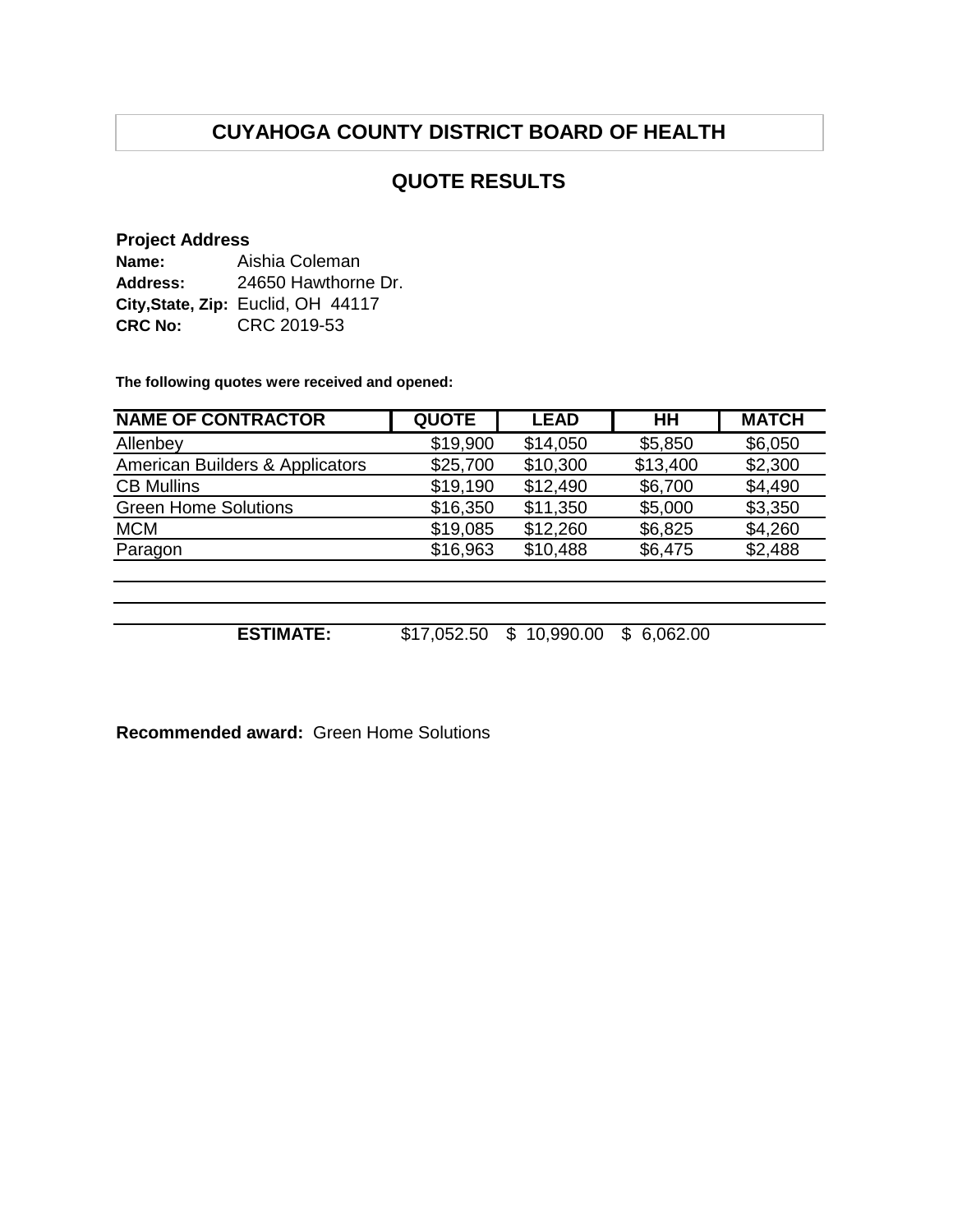## **QUOTE RESULTS**

#### **Project Address**

| Name:          | <b>Charlene Kennedy</b>                   |
|----------------|-------------------------------------------|
| Address:       | 9701 Sladden Ave., Dn                     |
|                | City, State, Zip: Garfield Hts., OH 44125 |
| <b>CRC No:</b> | CRC 2019-54                               |

**The following quotes were received and opened:**

| <b>NAME OF CONTRACTOR</b>   | <b>QUOTE</b> | <b>LEAD</b>     | HH             | <b>MATCH</b> |
|-----------------------------|--------------|-----------------|----------------|--------------|
| Allenbey                    | \$10,915     | \$8,110         | \$2,805        | \$500        |
| <b>American Builders</b>    | \$14,650     | \$8,900         | \$5,750        | \$500        |
| <b>CB Mullins</b>           | \$9,575      | \$6,250         | \$3,325        | \$500        |
| <b>Green Home Solutions</b> | \$11,475     | \$7,475         | \$4,000        | \$500        |
| <b>MCM</b>                  | \$17,050     | \$12,300        | \$4,745        | \$500        |
| Paragon                     | \$12,740     | \$8,840         | \$3,900        | \$500        |
|                             |              |                 |                |              |
|                             |              |                 |                |              |
| <b>ESTIMATE:</b>            | \$11,760.00  | 8,640.00<br>\$. | 3,120.00<br>\$ |              |

**Recommended award:** Mullins Construction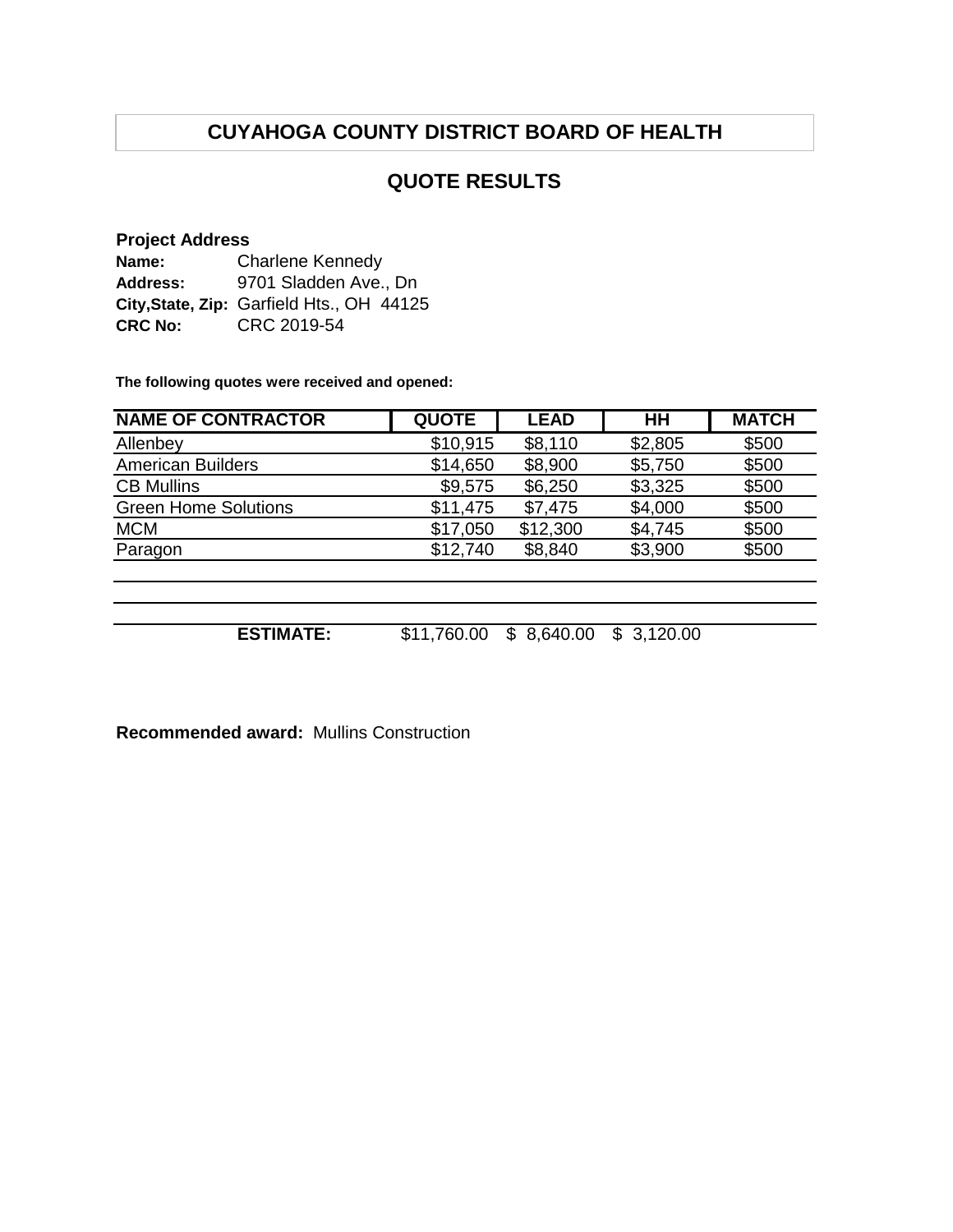## **QUOTE RESULTS**

#### **Project Address**

| Name:          | Suquana Talley                            |  |
|----------------|-------------------------------------------|--|
| Address:       | 10912 Elmwood                             |  |
|                | City, State, Zip: Garfield Hts., OH 44125 |  |
| <b>CRC No:</b> | CRC 2019-55                               |  |

**The following quotes were received and opened:**

| <b>NAME OF CONTRACTOR</b>       | <b>QUOTE</b> | <b>LEAD</b>                 | HН           | <b>MATCH</b> |
|---------------------------------|--------------|-----------------------------|--------------|--------------|
| Allenbey                        | \$16,130     | \$15,630                    | \$500        | \$7,630      |
| American Builders & Applicators | \$13,500     | \$13,000                    | \$500        | \$5,000      |
| <b>CB Mullins</b>               | \$16,540     | \$15,840                    | \$700        | \$7,840      |
| <b>Green Home Solutions</b>     | \$15,070     | \$14,720                    | \$350        | \$6,720      |
| <b>MCM</b>                      | \$15,050     | \$14,725                    | \$325        | \$6,725      |
| Paragon                         | \$17,251     | \$16,726                    | \$525        | \$8,251      |
|                                 |              |                             |              |              |
|                                 |              |                             |              |              |
| <b>ESTIMATE:</b>                | \$16,895.00  | 15,995.00<br>$\mathfrak{L}$ | \$<br>900.00 |              |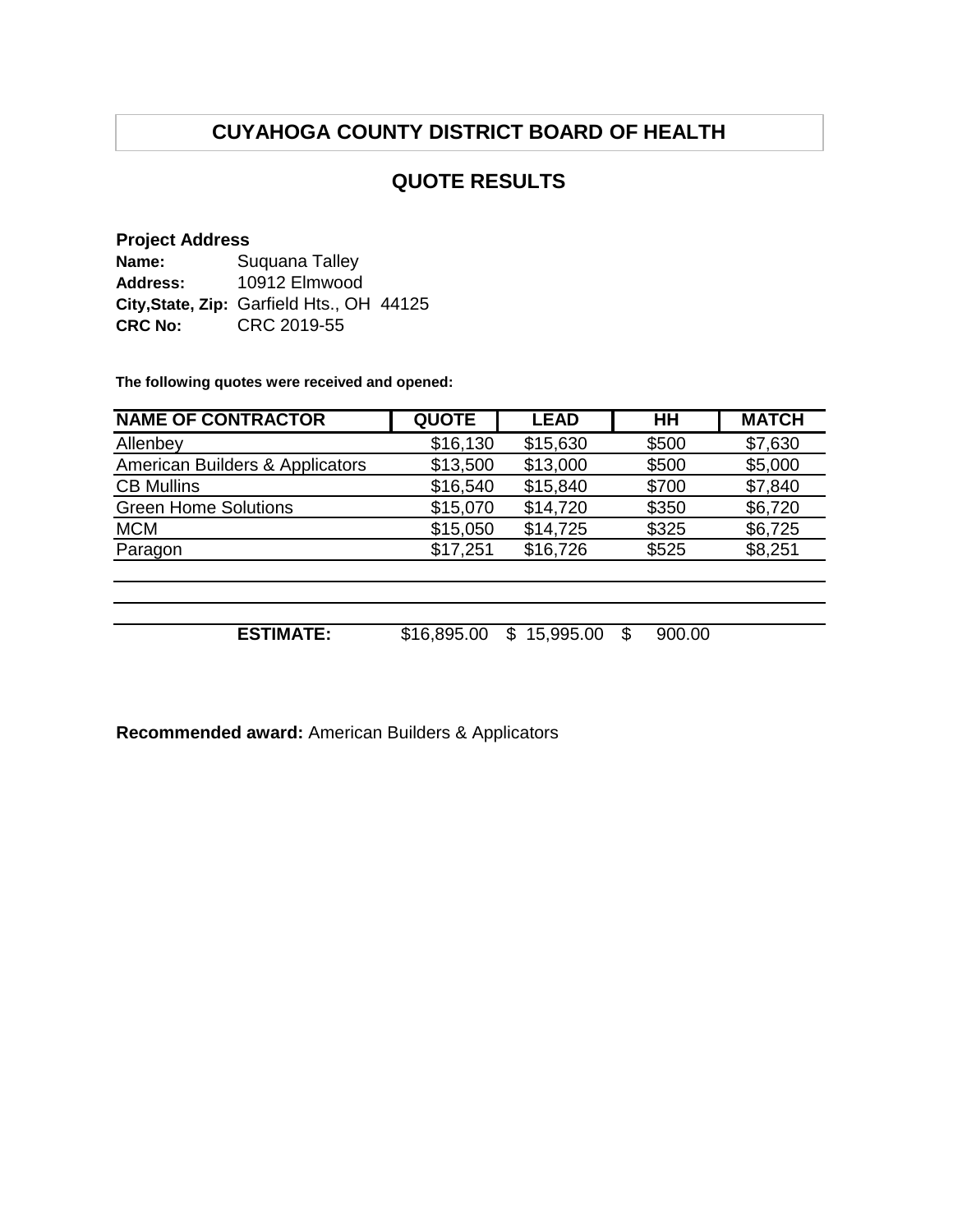## **QUOTE RESULTS**

#### **Project Address**

| Name:          | Larhea Philpott                           |
|----------------|-------------------------------------------|
| Address:       | 12304 Oak Park Blvd.                      |
|                | City, State, Zip: Garfield Hts., OH 44125 |
| <b>CRC No:</b> | CRC 2019-56                               |

**The following quotes were received and opened:**

| <b>NAME OF CONTRACTOR</b>   | <b>QUOTE</b> | <b>LEAD</b> | HH                      | <b>MATCH</b> |
|-----------------------------|--------------|-------------|-------------------------|--------------|
| Allenbey                    | \$6,810      | \$3,660     | \$3,150                 | \$0          |
| <b>American Builders</b>    | \$6,420      | \$4,170     | \$2,250                 | \$0          |
| <b>CB Mullins</b>           | \$7,050      | \$4,150     | \$2,900                 | \$0          |
| <b>Green Home Solutions</b> | \$7,400      | \$4,850     | \$2,550                 | \$0          |
| <b>MCM</b>                  | \$9,925      | \$5,775     | \$4,150                 | \$0          |
|                             |              |             |                         |              |
|                             |              |             |                         |              |
| <b>ESTIMATE:</b>            | \$8,160.00   |             | $$5,010.00$ $$3,150.00$ |              |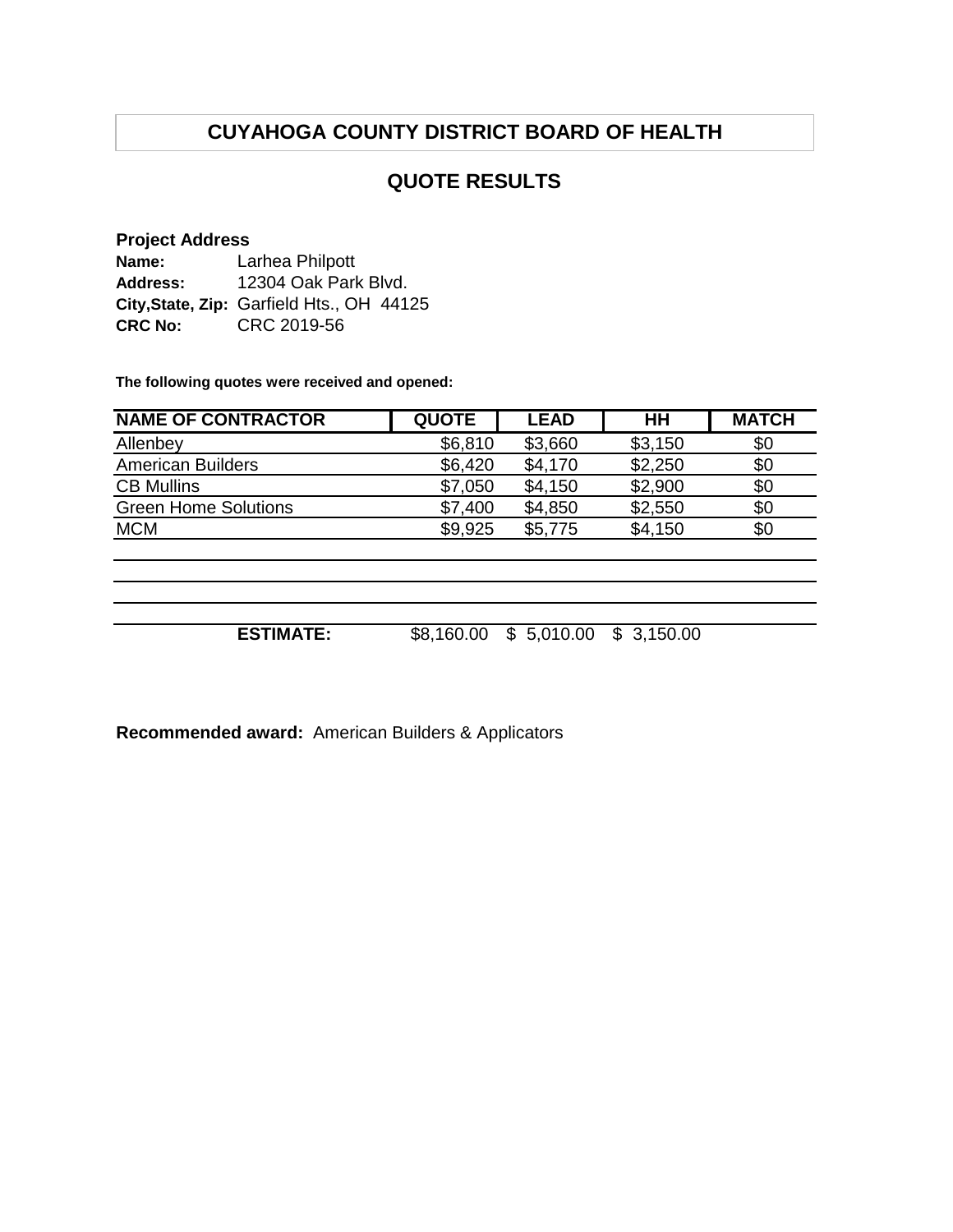## **QUOTE RESULTS**

#### **Project Address**

| Name:           | Michelle Lee                              |  |
|-----------------|-------------------------------------------|--|
| <b>Address:</b> | 11424 Bradwell                            |  |
|                 | City, State, Zip: Garfield Hts., OH 44125 |  |
| <b>CRC No:</b>  | CRC 2019-57                               |  |

**The following quotes were received and opened:**

| <b>NAME OF CONTRACTOR</b> | <b>QUOTE</b> | <b>LEAD</b> | $H$ H $H$      | <b>MATCH</b> |
|---------------------------|--------------|-------------|----------------|--------------|
| Allenbey                  | \$8,960      | \$7,350     | \$1,610        | \$0          |
| <b>American Builders</b>  | \$6,800      | \$5,650     | \$1,150        | \$0          |
| <b>CB Mullins</b>         | \$7,400      | \$6,350     | \$1,050        | \$0          |
| <b>MCM</b>                | \$9,075      | \$7,450     | \$1,625        | \$0          |
| Paragon                   | \$7,260      | \$5,900     | \$1,360        | \$0          |
|                           |              |             |                |              |
|                           |              |             |                |              |
|                           |              |             |                |              |
| <b>ESTIMATE:</b>          | \$8,106.00   | \$6,722.00  | 1,384.00<br>\$ |              |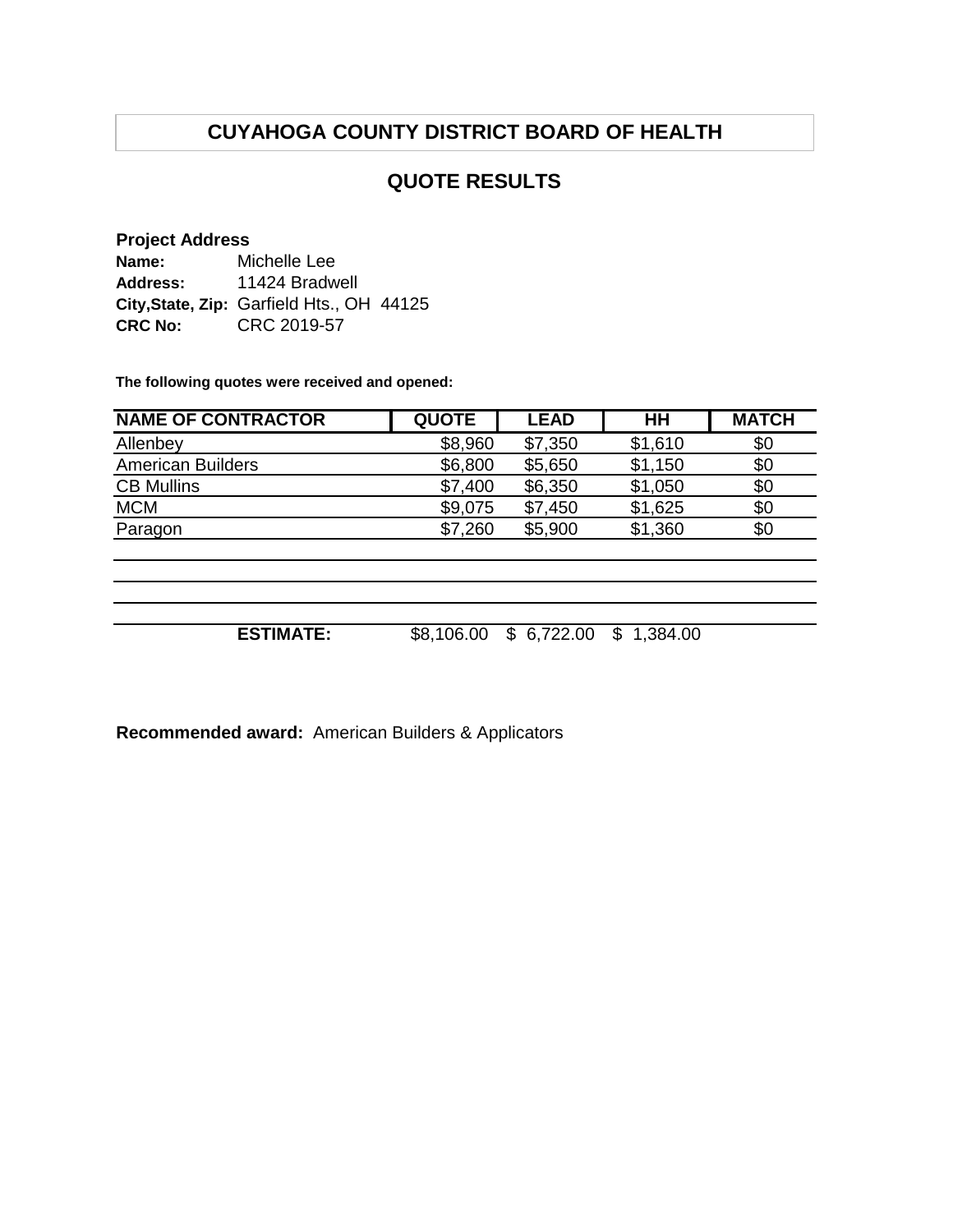## **QUOTE RESULTS**

#### **Project Address**

| Name:           | <b>Judy Miles</b>                         |
|-----------------|-------------------------------------------|
| <b>Address:</b> | 5042 Henry St.                            |
|                 | City, State, Zip: Garfield Hts., OH 44124 |
| <b>CRC No:</b>  | CRC 2019-58                               |

**The following quotes were received and opened:**

| <b>NAME OF CONTRACTOR</b>   | <b>QUOTE</b> | <b>LEAD</b> | HH         | <b>MATCH</b> |
|-----------------------------|--------------|-------------|------------|--------------|
| Allenbey                    | \$7,300      | \$5,200     | \$2,100    | \$0          |
| <b>American Builders</b>    | \$6,100      | \$4,600     | \$1,500    | \$0          |
| <b>CB Mullins</b>           | \$6,830      | \$5,180     | \$1,650    | \$0          |
| <b>Green Home Solutions</b> | \$6,200      | \$5,000     | \$1,200    | \$0          |
| <b>MCM</b>                  | \$7,500      | \$5,350     | \$2,150    | \$0          |
| Paragon                     | \$6,963      | \$5,018     | \$1,945    | \$0          |
|                             |              |             |            |              |
| <b>ESTIMATE:</b>            | \$7,790.00   | \$5,950.00  | \$1,840.00 |              |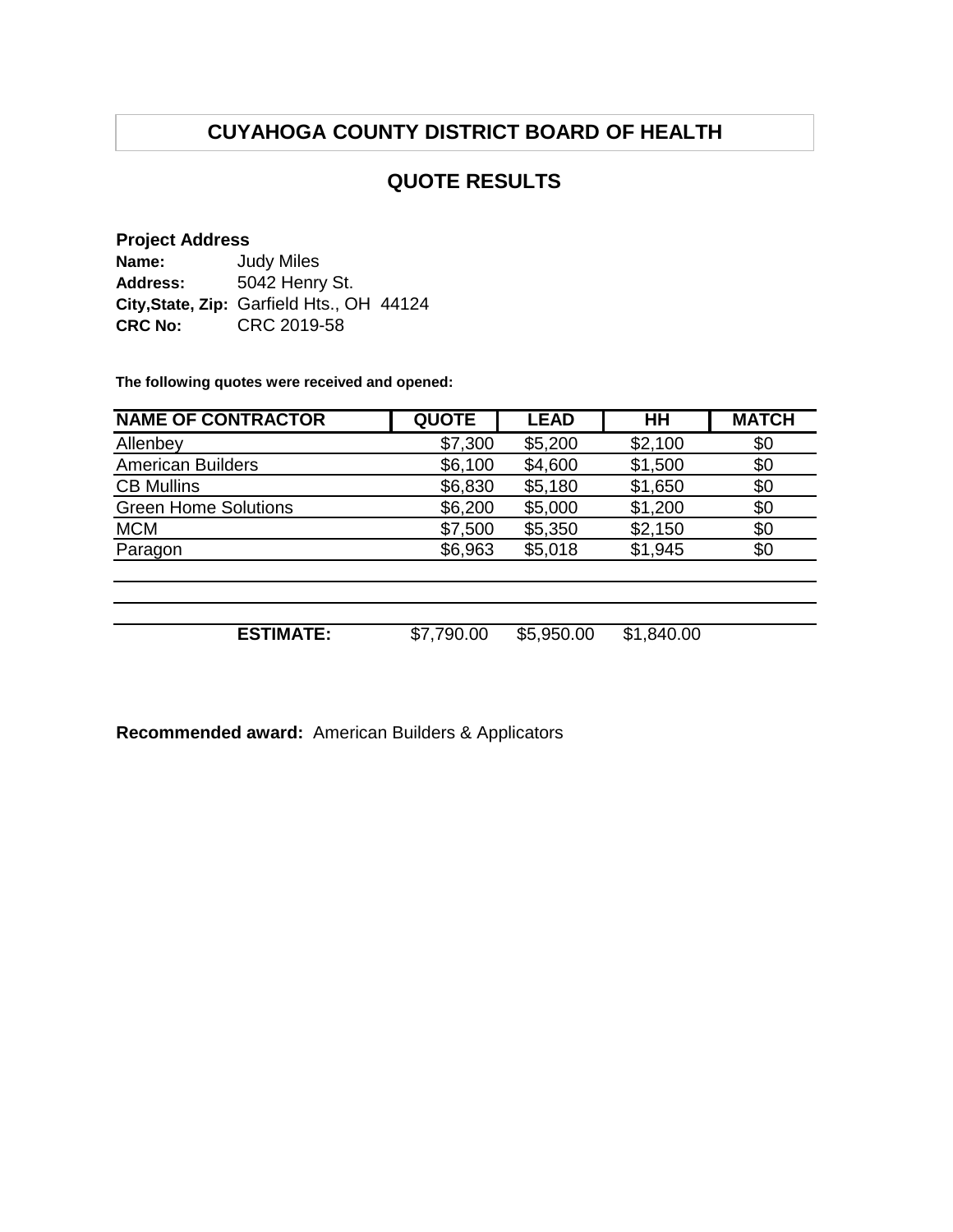## **QUOTE RESULTS**

#### **Project Address**

| Name:          | Marcus Roddy                              |  |  |
|----------------|-------------------------------------------|--|--|
| Address:       | 12821 McCracken Rd.                       |  |  |
|                | City, State, Zip: Garfiled Hts., OH 44125 |  |  |
| <b>CRC No:</b> | CRC 2019-59                               |  |  |

**The following quotes were received and opened:**

| <b>NAME OF CONTRACTOR</b>   | <b>QUOTE</b> | <b>LEAD</b> | HH                      | <b>MATCH</b> |
|-----------------------------|--------------|-------------|-------------------------|--------------|
| Allenbey                    | \$7,740      | \$6,450     | \$1,290                 | \$0          |
| <b>American Builders</b>    | \$5,800      | \$4,350     | \$1,450                 | \$0          |
| <b>CB Mullins</b>           | \$7,300      | \$5,000     | \$2,300                 | \$0          |
| <b>Green Home Solutions</b> | \$4,950      | \$4,250     | \$700                   | \$0          |
| <b>MCM</b>                  | \$7,620      | \$6,025     | \$1,595                 | \$0          |
| Paragon                     | \$5,778      | \$4,615     | \$1,163                 | \$0          |
|                             |              |             |                         |              |
| <b>ESTIMATE:</b>            | \$6,485.00   |             | $$5,175.00$ $$1,310.00$ |              |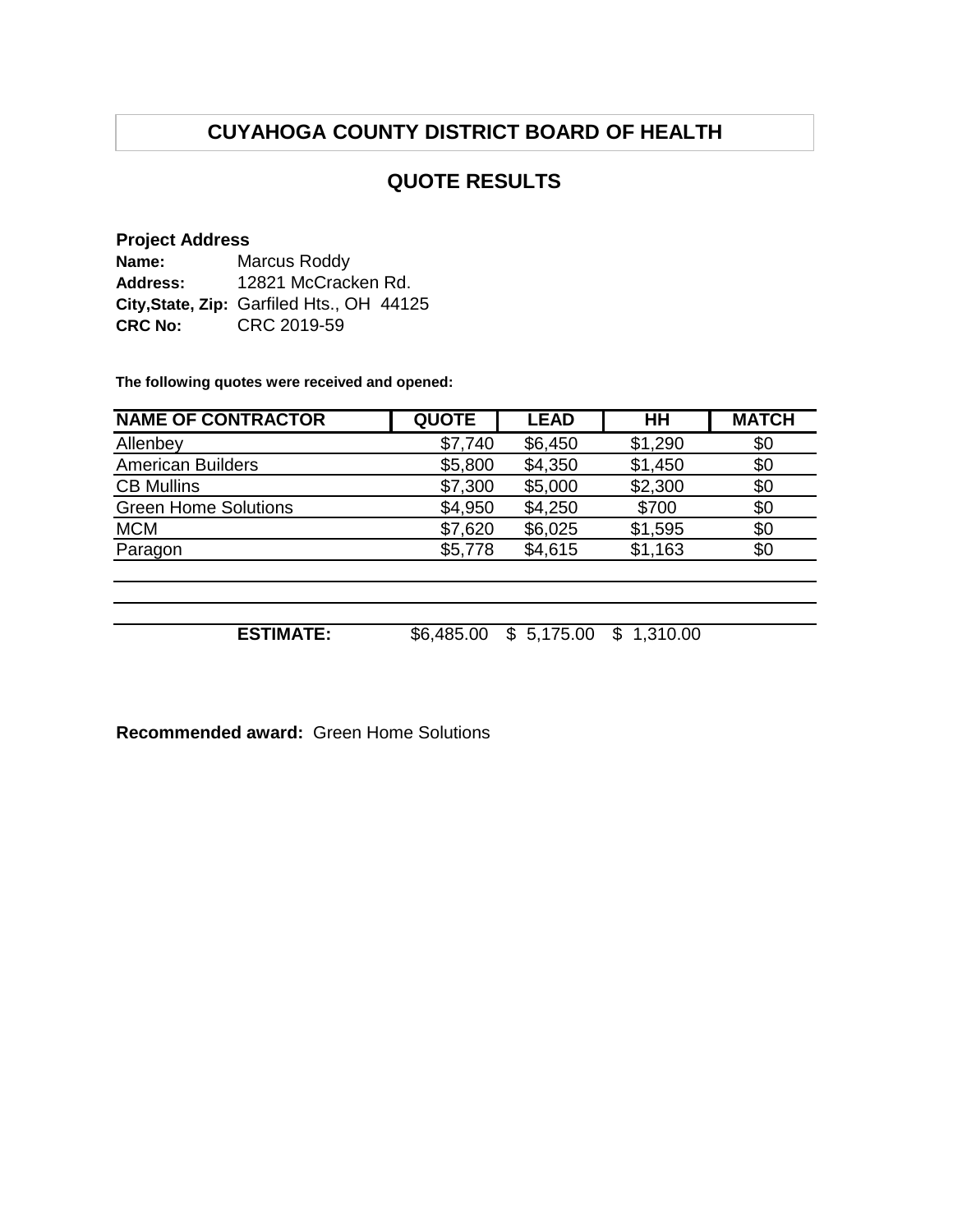## **QUOTE RESULTS**

#### **Project Address**

| Name:          | <b>Thomas Springer</b>                  |
|----------------|-----------------------------------------|
| Address:       | 18114 Scottsdale                        |
|                | City, State, Zip: Shaker Hts., OH 44120 |
| <b>CRC No:</b> | CRC 2019-61                             |

**The following quotes were received and opened:**

| <b>NAME OF CONTRACTOR</b>   | <b>QUOTE</b> | LEAD     | HН      | <b>MATCH</b> |
|-----------------------------|--------------|----------|---------|--------------|
| <b>American Builders</b>    | \$19,350     | \$17.900 | \$1,450 | \$7,900      |
| <b>CB Mullins</b>           | \$18,650     | \$16,400 | \$2,050 | \$6,400      |
| <b>Green Home Solutions</b> | \$18,665     | \$17.365 | \$1,300 | \$7,365      |
| Paragon                     | \$17.275     | \$15,930 | \$1,345 | \$5,930      |

**ESTIMATE:** \$17,233.75 \$ 15,840.00 \$ 1,393.75

**Recommended award:** Paragon CMS